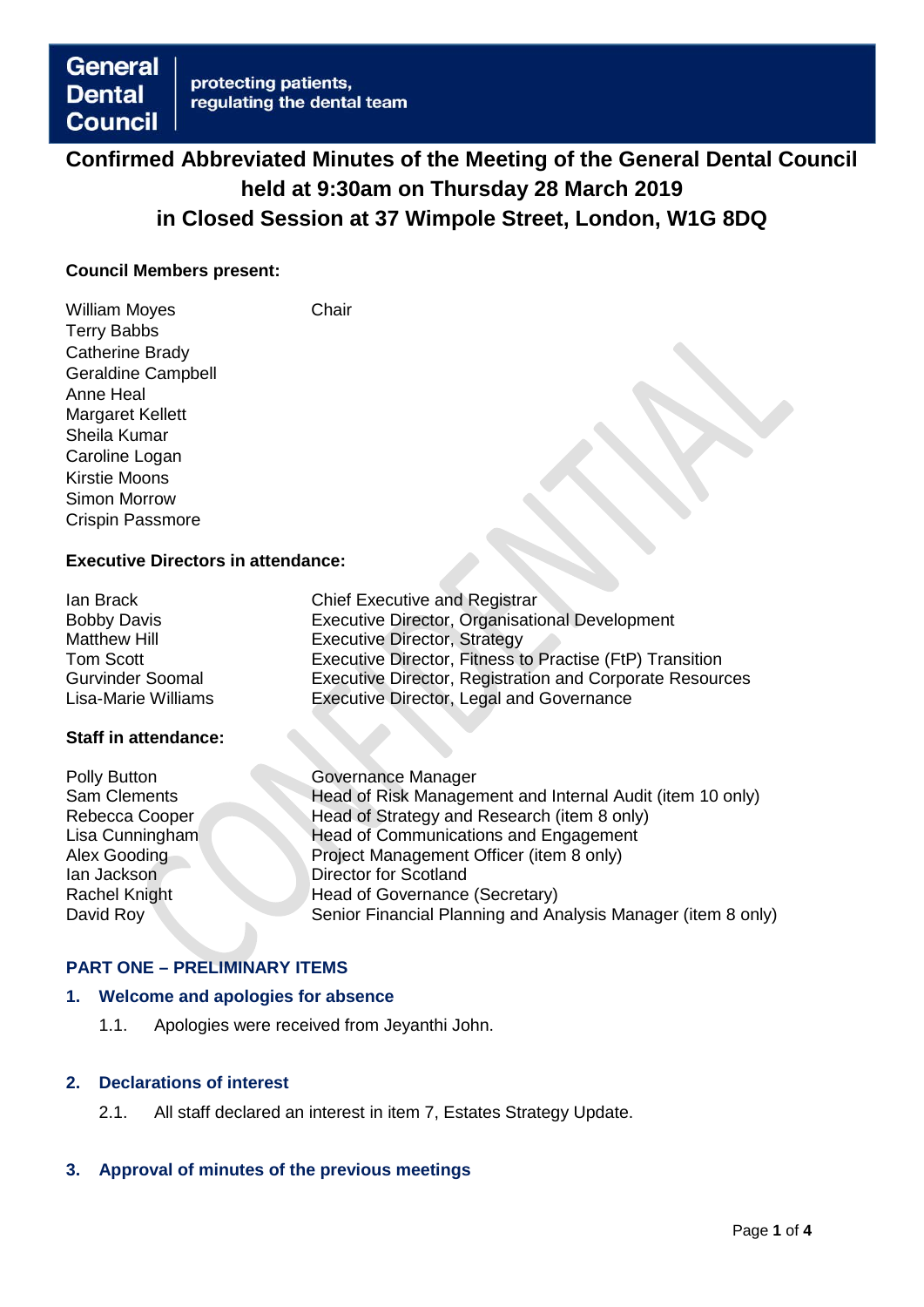- 3.1 Council **approved** the minutes of the meeting held on 31 January 2019 subject to an amendment.
- 3.2 Council **approved** the abbreviated minutes of the meeting held on 31 January 2019 for publication.
- 3.3 Council **approved** the minutes and abbreviated minutes for publication of the meeting held on 13 December 2018.

#### **4. Matters arising from the Closed Council meeting held on 31 January 2019 and rolling actions list**

- 4.1. Council **noted** the actions list and **approved** the completion of actions as recommended.
- 4.2. There were no matters arising.

## **5. Decisions log**

5.1. Council **noted** that there had been no decisions between meetings or under delegation.

## **PART TWO – ITEMS FOR DECISION AND DISCUSSION**

#### **6. Update from the Chair**

- 6.1 The Chair updated Council on recruitment and committee membership.
- 6.2 The Chairs Strategy Group (CSG) had met on 21 February 2019 and provided a summary of the agenda. Going forward the CSG would hold frequent and purposeful meetings to drive agenda.

## **7. Estates Strategy Programme Update**

- 7.1 The Executive Director, Registration and Corporate Resources confirmed that the final sign off to complete the Strand 1 works was imminent. The registration and finance teams were fully operational from the new office and all London staff in those teams had departed.
- 7.2 Plans for the refitting of Wimpole Street had been agreed subject to costing which was underway. Council scrutinised the rationale for the proposals
- 7.3 It was noted that the staff churn amongst Strand 1 appointments was lower than expected. As staff completed their probation the notice periods would extend which would improve staffing resilience. The 2019 and forecast budgets included travel costs between sites, although staff had been directed to use technology as much as possible. Council requested regular updates on where GDC functions and posts were located across the estate.

#### **Action: Council to receive a quarterly organisation chart which included staff location.**

7.6 Council **noted** the update.

#### **8. Corporate Strategy 2020**

8.1 Council considered the draft Corporate Strategy consultation material and the associated communications plan. A number of revisions and actions were agreed and authority to approve the final material was delegated to the Chair and CEO, subject to the Chair of FPC's endorsement of the financial content.

#### **9. Regulatory Reform Update**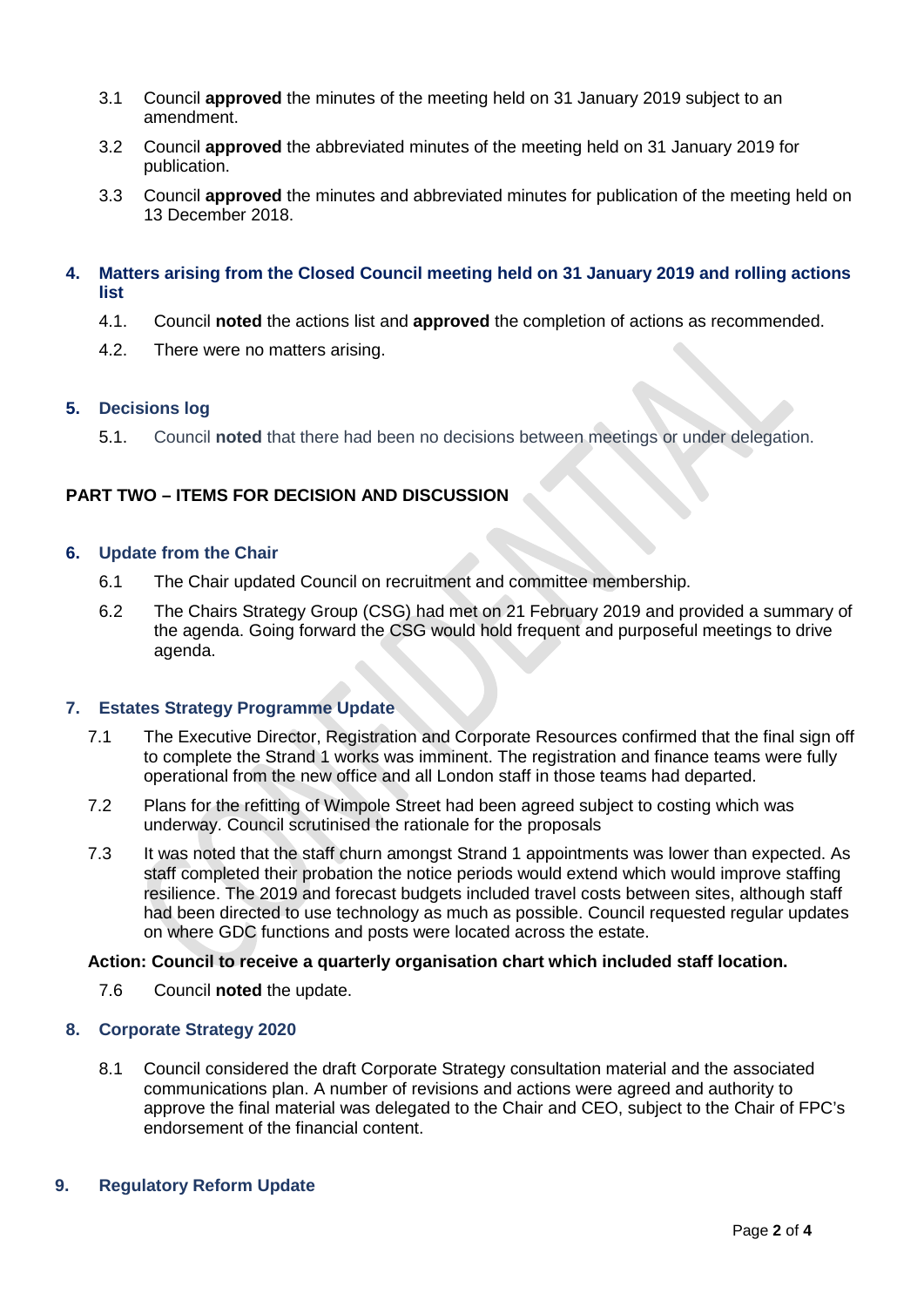- 9.1 The Executive Director, Strategy, explained two developments that had occurred since the paper had been circulated.
- 9.2 Council **noted** the update.

#### **10. Strategic Risk Update**

- 10.1 The Head of Risk Management and Internal Audit highlighted the key updates to the February strategic risk register circulated to Council on 11 March 2019. It was noted that the circulated document was accessible in the appropriate folder on iPads.
- 10.2 Council **approved** the Strategic Risk Register and **noted** the update.

#### **11. Stakeholder perceptions survey**

- 11.1 The Chair of Council explained that this item had come to Council at his request because he wanted the Council to discuss whether the report should be published, given that there were concerns about the impact of the report.
- 11.2 Council **agreed** that the report or findings should not be published until members had had an opportunity to read the documents alongside a summary and response from the GDC.

## **ACTION: In order to benefit from the reports a summary of the research and a response explaining the common misconceptions should be prepared for the May Council meeting. The decision on publication would be made at the May meeting.**

#### **12. Horizon scan**

- 12.1 Council received the horizon scan paper.
- 12.2 It was noted that the content of the paper continued to improve and would benefit from more forward-looking material.
- 12.3 Council **noted** the horizon scan.

## **13. Any Other Business**

13.1 The Chief Executive highlighted that the platform lift at the front door was not functioning and required replacement. An off the shelf solution had been rejected by the landlord and council so a bespoke solution was being sought. In the meantime there was access for visitors with mobility problems via the Mews entrance at the back of the building but it was recognised that this was suboptimal.

#### **14. Review of the Meeting**

14.1 Council expressed disappointment that the Corporate Strategy paper which requested important decisions had been circulated less than seven days before the meeting. There had been good discussion given the circumstances.

#### **15. Date of next meeting**

15.1 The next meeting would be held on 30 May 2019 in Cardiff.

## **ACTION: The planned itinerary to be circulated to Council as soon as possible, once approved by the Chair.**

There being no further business, the meeting ended at 12pm.